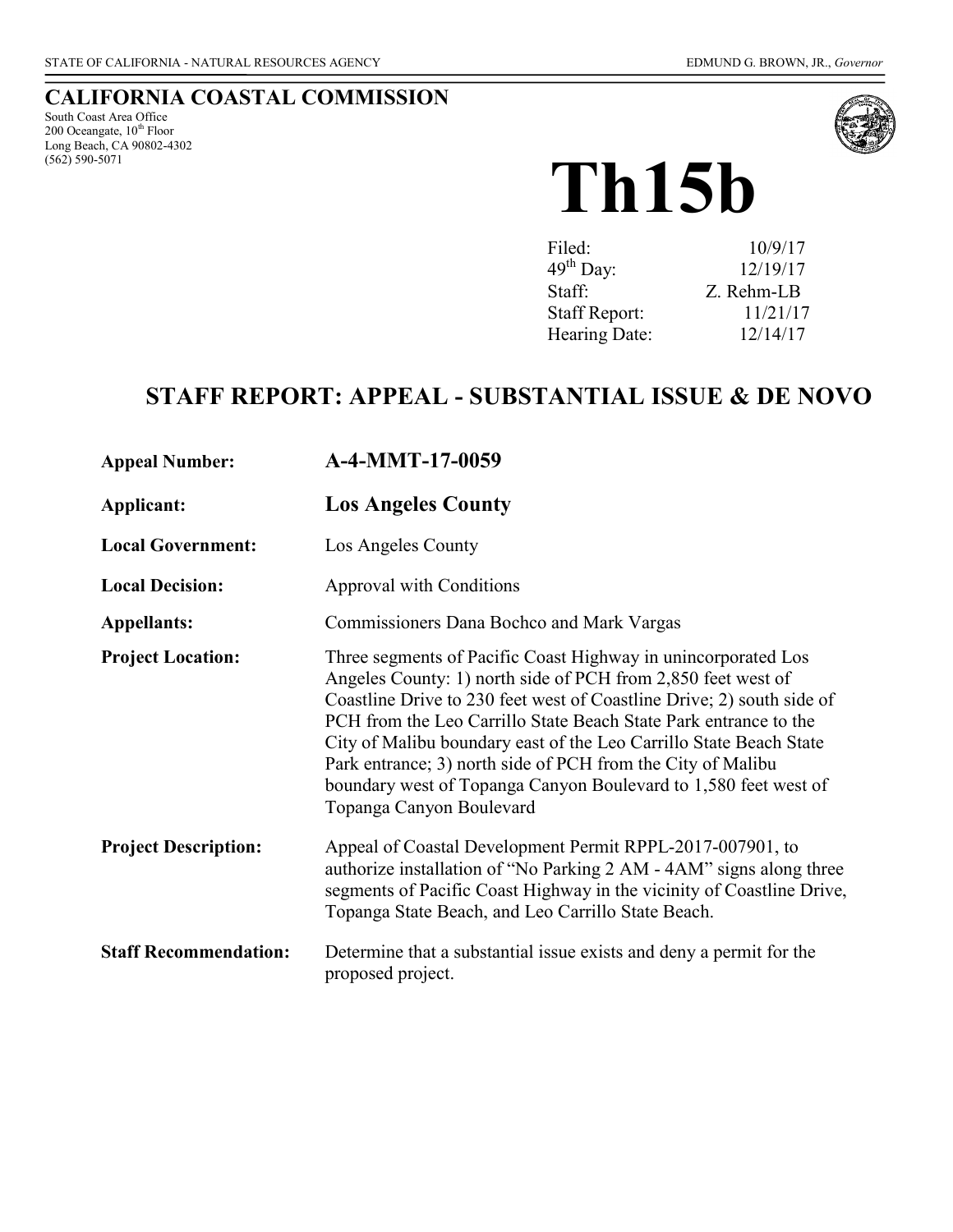NOTE: The Commission will not take testimony on this "substantial issue" recommendation unless at least three commissioners request it. The Commission may ask questions of the applicant, any aggrieved person, the Attorney General, or the executive director prior to determining whether or not to take testimony regarding whether the appeal raises a substantial issue. If the Commission takes testimony regarding whether the appeal raises a substantial issue, testimony is generally and at the discretion of the Chair limited to 3 minutes total per side. Only the applicant, persons who opposed the application before the local government (or their representatives), and the local government shall be qualified to testify during this phase of the hearing. Others may submit comments in writing. If the Commission finds that the appeal raises a substantial issue, the de novo hearing will occur following the substantial issue vote or at a future Commission meeting, during which time the Commission will take public testimony.

## **SUMMARY OF STAFF RECOMMENDATION**

The County-approved project would restrict public parking along three segments of Pacific Coast Highway in the vicinity of Topanga State Beach and Leo Carrillo State Beach. The proposed parking prohibition between 2:00 a.m. and 4:00 a.m. would apply along approximately 2,500 feet of the ocean side of Pacific Coast Highway and approximately 3,000 feet of the inland side of Pacific Coast Highway and would restrict approximately 275 public parking spaces.

The area where the restricted parking hours are proposed is directly adjacent to two beaches popular with coastal visitors, which are accessible on foot 24 hours per day. However, the public beach parking lots adjacent to Topanga State Beach and Leo Carrillo State Beach (managed by California State Parks) are gated and closed to the public at night. Additionally, Metro Bus Route 534 does not run late at night. Bicycling and walking along Pacific Coast Highway at nighttime is dangerous. For some coastal visitors to enjoy access to the subject coastal amenities at nighttime, driving and parking along Pacific Coast Highway in the area where the restricted parking hours are proposed may be the only option. If the County's parking restriction were implemented, beachgoers would have to walk a much longer distance to access the beach, enjoy a moonlight walk along the sand, observe a grunion run, or go swimming or surfing at night.

The project is located between the first public road (Pacific Coast Highway) and the sea and also within 300 feet of the inland extent of the beach in an area regulated by the policies of the Los Angeles County Santa Monica Mountains Local Coastal Program, certified by the Commission in 2014. Both the Land Use Plan and Implementation Plan components of the LCP include policies which state that "restrictions on public parking...including imposition of maximum parking time periods…shall be prohibited except where such restrictions are needed to protect public safety and where no other feasible alternative exists to provide public safety." The County did not make adequate findings to support the restriction and did not provide any evidence of a public safety need. Additionally, because of the site's location, the County is required to make findings that the proposed development is consistent with the public access policies of the Coastal Act. The County's argument that the restriction will not affect public access is contradicted by the plain language of the restriction, which prohibits public parking during certain hours at nighttime. The County also did not consider any alternatives to the proposed restriction, which is required by the certified LCP.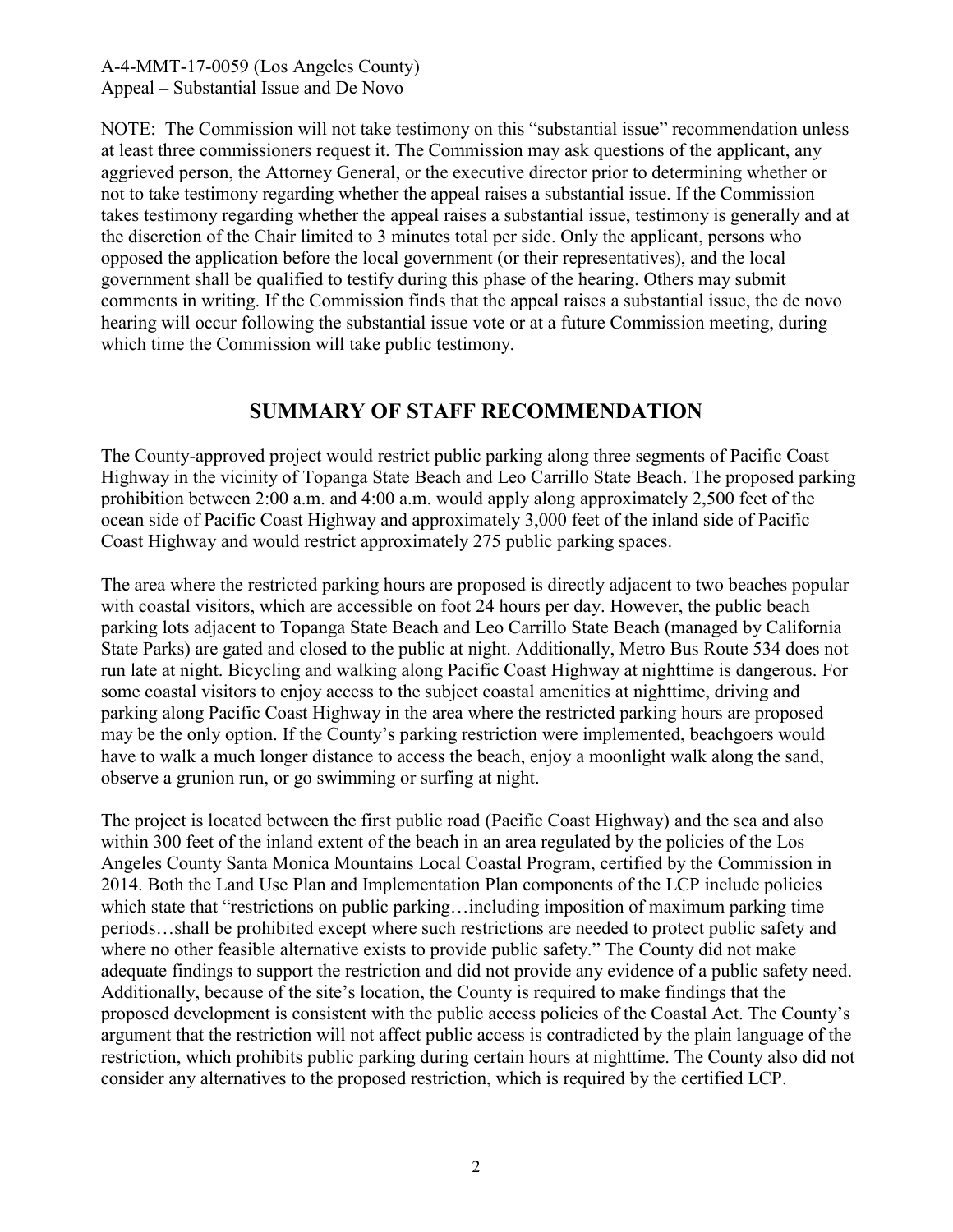Finally, the County lacks written authorization for the proposed restriction from the California Department of Transportation (Caltrans), the agency that maintains and operates Pacific Coast Highway. The proposed restriction would create inconsistency in parking rules along the public right-of-way and could inspire other local governments to restrict access in a similar manner.

Caltrans has conducted a study in coordination with the City of Malibu, which may result in a plan to relocate some substandard width public parking spaces on the inland side of Pacific Coast Highway consistent with public safety needs. The loss of those parking spaces may be offset by the establishment of new public parking areas, elimination of unnecessary red curbs and curbcuts, elimination of confusing signage, and greater consistency in parking regulations. Additionally, bicycle lanes and bus stops may be more clearly defined, consistent with public safety needs and public access enhancements.

That plan may or may not apply to the three subject segments of Pacific Coast Highway in unincorporated Los Angeles County on either side of Malibu, and will require Coastal Commission approval through an LCP amendment. However, such changes could serve the same objectives the County has identified through the subject application – preventing large recreational vehicles and commercial vehicles from parking on the highway for extended periods, opening up parking opportunities for coastal visitors, and improving safety for all users. The County could also change its enforcement strategy to promote turnover of recreational vehicles and enhance access for smaller vehicles by providing new parking areas or extended hours in popular areas that are currently restricted. The County did not analyze whether these might provide feasible alternatives to address its objectives.

A comprehensive plan that has been vetted by the Coastal Commission and Caltrans, includes mitigation for any restriction of parking, and was implemented through an LCP amendment, could be found to be consistent with the LCP and the public access policies of the Coastal Act. However, analyzed by itself, the proposed restriction would adversely affect public access and is inconsistent with the LCP and with the public access policies of the Coastal Act.

Therefore, Commission Staff recommends that the Commission find that a substantial issue exists with respect to the grounds upon which the appeal has been filed. The motion to carry out the staff recommendation is on page 7. Commission Staff also recommends that the Commission deny the coastal development permit after the de novo hearing on the matter because the proposed project is not consistent with the public access and recreation policies of the certified Los Angeles County Santa Monica Mountains LCP and the Coastal Act. The motion to carry out the staff recommendation for the de novo portion of the appeal is on page 13.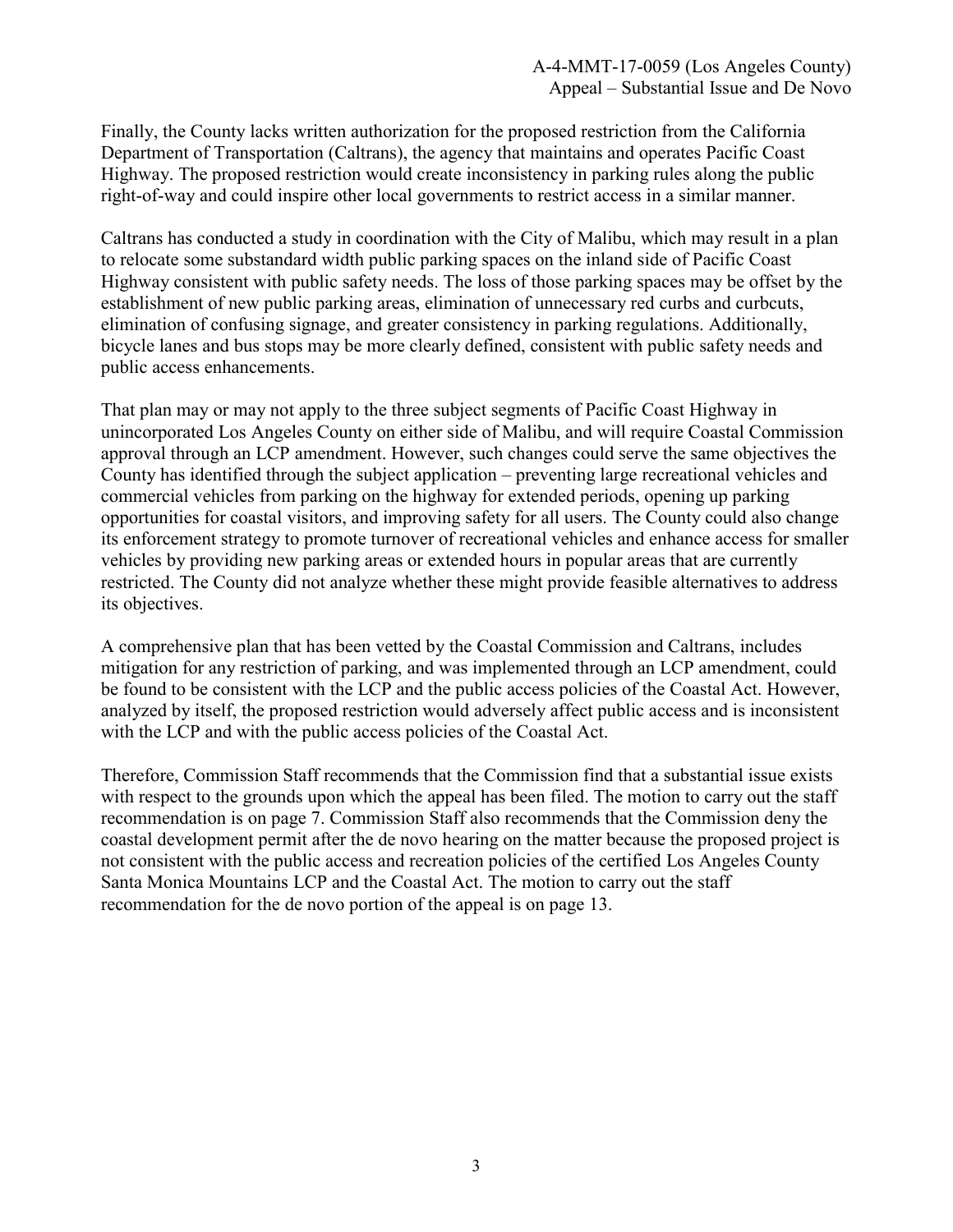# **TABLE OF CONTENTS**

| H. |  |  |
|----|--|--|
|    |  |  |
|    |  |  |
|    |  |  |
|    |  |  |
|    |  |  |
|    |  |  |
|    |  |  |
|    |  |  |
|    |  |  |
|    |  |  |
|    |  |  |

#### **APPENDICES**

Appendix A – Substantive File Documents

## **EXHIBITS**

Exhibit 1 – Vicinity Maps Exhibit 2 – Streetviews and Photos Exhibit 3 – Local CDP RPPL-2017-007901 Exhibit 4 – Coastal Commission Appeal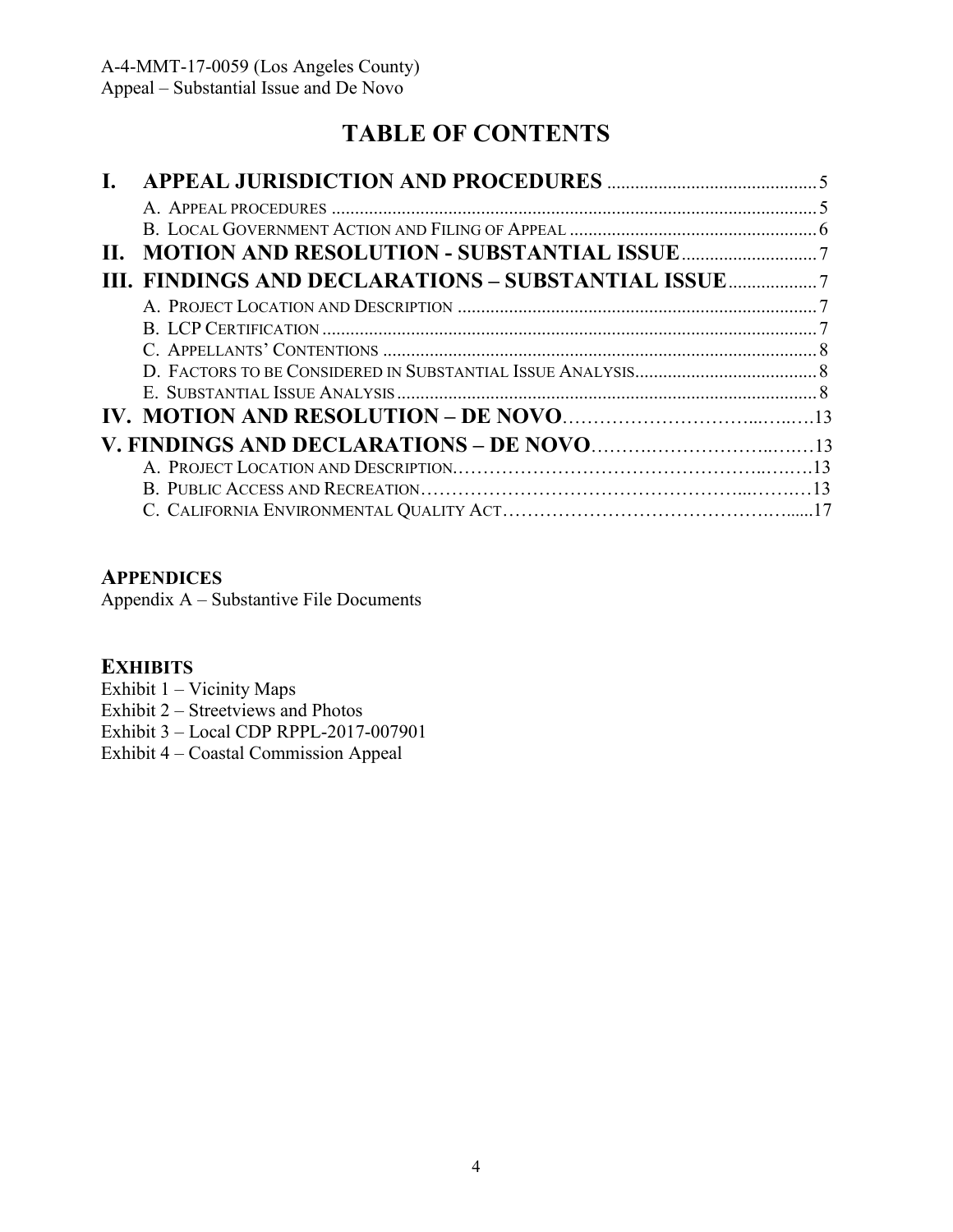## **I. APPEAL JURISDICTION AND PROCEDURES**

#### **A. APPEAL PROCEDURES**

The Coastal Act provides that after certification of a local government's Local Coastal Program (LCP), the local government's actions on Coastal Development Permit applications for development in certain areas and for certain types of development may be appealed to the Coastal Commission. Local governments must provide notice to the Commission of their coastal development permit actions. During a period of ten working days following Commission receipt of a notice of local permit action for an appealable development, an appeal of the action may be filed with the Commission.

#### **Appeal Areas**

Approvals of CDPs by cities or counties may be appealed if the development authorized is to be located within the appealable areas, which include the areas between the sea and the first public road paralleling the sea; within 300 feet of the inland extent of any beach or of the mean high tide line of the sea where there is no beach, whichever is greater; on state tidelands; or along or within 100 feet of natural watercourses and lands within 300 feet of the top of the seaward face of a coastal bluff. (Coastal Act Section 30603(a)). Any development approved by a County that is not designated as a principal permitted use within a zoning district may also be appealed to the Commission irrespective of its geographic location within the Coastal Zone. (Coastal Act Section 30603(a)(4)). Finally, developments that constitute major public works or major energy facilities may be appealed to the Commission. (Coastal Act Section 30603(a)(5)).

In this case, the portion of the project that is adjacent to Leo Carrillo State Beach is located between the first public road (Pacific Coast Highway) and the sea (**Exhibit 1**) and also within 300 feet of the inland extent of the beach. The portions of the project along Pacific Coast Highway to the west of Coastline Drive and to the west of Topanga Canyon Boulevard are within 300 feet of the inland extent of the beach. As such, the County's coastal development permit for the subject project is appealable to the Commission.

#### **Grounds for Appeal**

The available grounds for an appeal of a local government approval of development are limited to an allegation that the development does not conform to the standards set forth in the certified Local Coastal Program or the public access policies set forth in the Coastal Act. (Coastal Act Section  $30603(b)(1)$ ).

#### **Substantial Issue Determination and De Novo Permit Hearing**

Section 30625(b)(2) of the Coastal Act requires a de novo hearing of the appealed project unless the Commission determines that no substantial issue exists with respect to the grounds for appeal. If Commission staff recommends a finding of substantial issue, and there is no motion from the Commission to find no substantial issue, the substantial issue question will be considered moot, and the Commission will proceed to the de novo public hearing on the merits of the project. The de novo hearing can be scheduled at the same hearing or a subsequent Commission hearing. A de novo public hearing on the merits of the project uses the certified LCP as the standard of review. In addition, for projects located between the first public road and the sea or within 300 feet of the inland extent of a beach, findings must be made that any approved project is consistent with the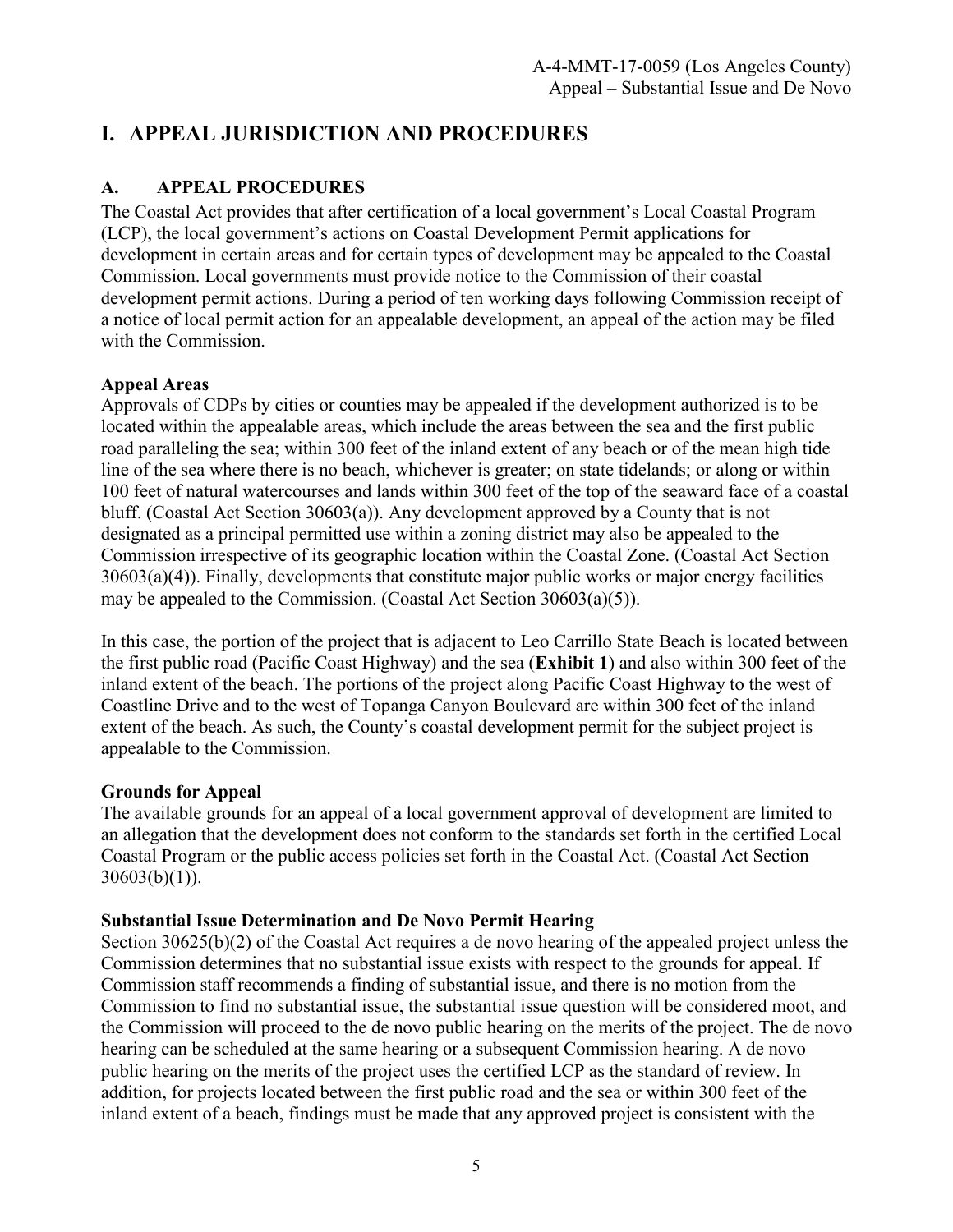public access and recreation policies of the Coastal Act. Sections 13110-13120 of the California Code of Regulations further explain the appeal hearing process.

The grounds for the current appeal include contentions that the approved development does not conform to the policies set forth in the certified LCP regarding public access and recreation, nor with the public access policies of Chapter 3 of the Coastal Act.

### **B. LOCAL GOVERNMENT ACTION AND FILING OF APPEAL**

On September 5, 2017, a Los Angeles County Department of Regional Planning Hearing Officer held a public hearing on the proposed project identified in the County record: "to authorize the installation of "No Parking 2 AM - 4AM" ("Parking Restriction") signs along three specific segments of Pacific Coast Highway." After receiving written and verbal testimony from Los Angeles County Department of Public Works staff and from members of the public, the Hearing Officer approved Local Coastal Development Permit RPPL-2017-007901 with conditions.

The Coastal Commission's South Central Coast District Office received the Notice of Final Action for the local coastal development permit on September 25, 2017. Coastal Commissioners Dana Bochco and Mark Vargas filed an appeal of the local coastal development permit on October 9, 2017, during the Commission's 10 working day appeal period **(Exhibit 4)**. No other appeals were filed.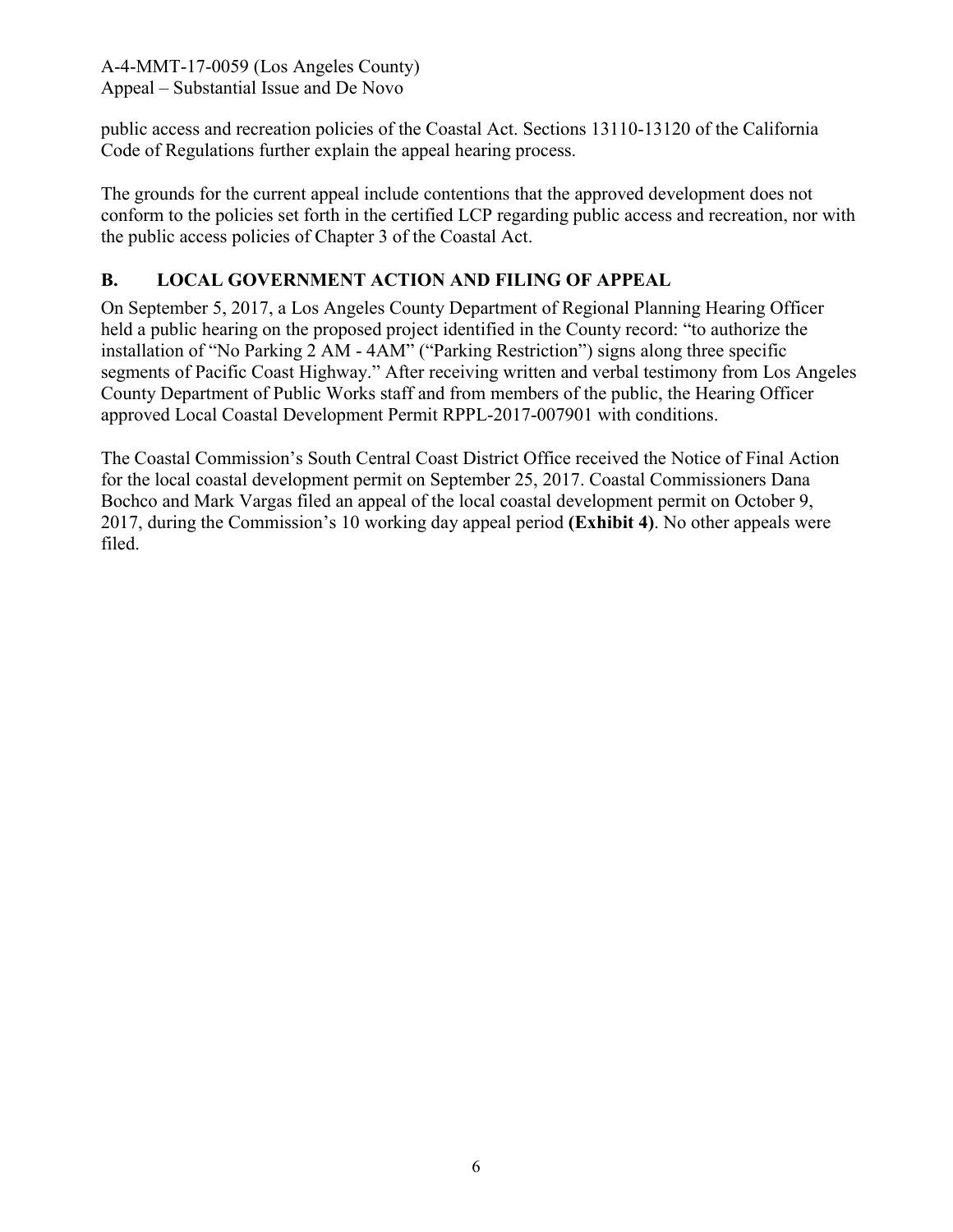## **II. MOTION AND RESOLUTION – SUBSTANTIAL ISSUE**

#### **Motion:**

*I move that the Commission determine that Appeal No. A-4-MMT-17-0059 raises No Substantial Issue with respect to the grounds on which the appeal has been filed under § 30603 of the Coastal Act.*

Staff recommends a **NO** vote. Failure of this motion will result in a de novo hearing on the application, and adoption of the following resolution and findings. Passage of this motion will result in a finding of No Substantial Issue and the local action will become final and effective. The motion passes only by affirmative vote of the majority of the Commissioners present.

#### **Resolution:**

*The Commission hereby finds that Appeal No. A-4-MMT-17-0059 presents a substantial issue with respect to the grounds on which the appeal has been filed under § 30603 of the Coastal Act regarding consistency with the certified Local Coastal Plan and/or the public access policies of the Coastal Act*.

## **III. FINDINGS AND DECLARATIONS – SUBSTANTIAL ISSUE**

#### **A. PROJECT LOCATION AND DESCRIPTION**

The proposed project is to install signs and prohibit parking between 2:00 a.m. and 4:00 a.m. daily along approximately 2,500 feet of the ocean side of Pacific Coast Highway and approximately 3,000 feet of the inland side of Pacific Coast Highway. The restriction would apply to three different locations approximately 20 miles apart in unincorporated Los Angeles County (on either side of the City of Malibu; **Exhibit 1)**. The first location is the north (inland) side of PCH from 2,850 feet west of Coastline Drive to 230 feet west of Coastline Drive. The second location is the south (ocean) side of PCH from the Leo Carrillo State Beach State Park entrance to the City of Malibu boundary east of the Leo Carrillo State Beach State Park entrance. The third location is along the north (inland) side of PCH adjacent to Topanga State Beach from the City of Malibu boundary to 1,580 feet west of Topanga Canyon Boulevard.

Pacific Coast Highway is operated by the California Department of Transportation and provides lateral vehicle, bicycle, and pedestrian access along the coast. Additionally, unrestricted free public parking along both sides of the highway is utilized by coastal visitors. The proposed project would restrict approximately 275 public parking spaces which are currently unrestricted **(Exhibit 2)**.

#### **B. LOCAL COASTAL PROGRAM CERTIFICATION**

The Coastal Commission certified the Los Angeles County Santa Monica Mountains Local Coastal Program on October 10, 2014. The County's LCP is comprised of a Land Use Plan and Implementation Plan, which, along with the public access policies of the Coastal Act, are the standard of review for the subject appeal.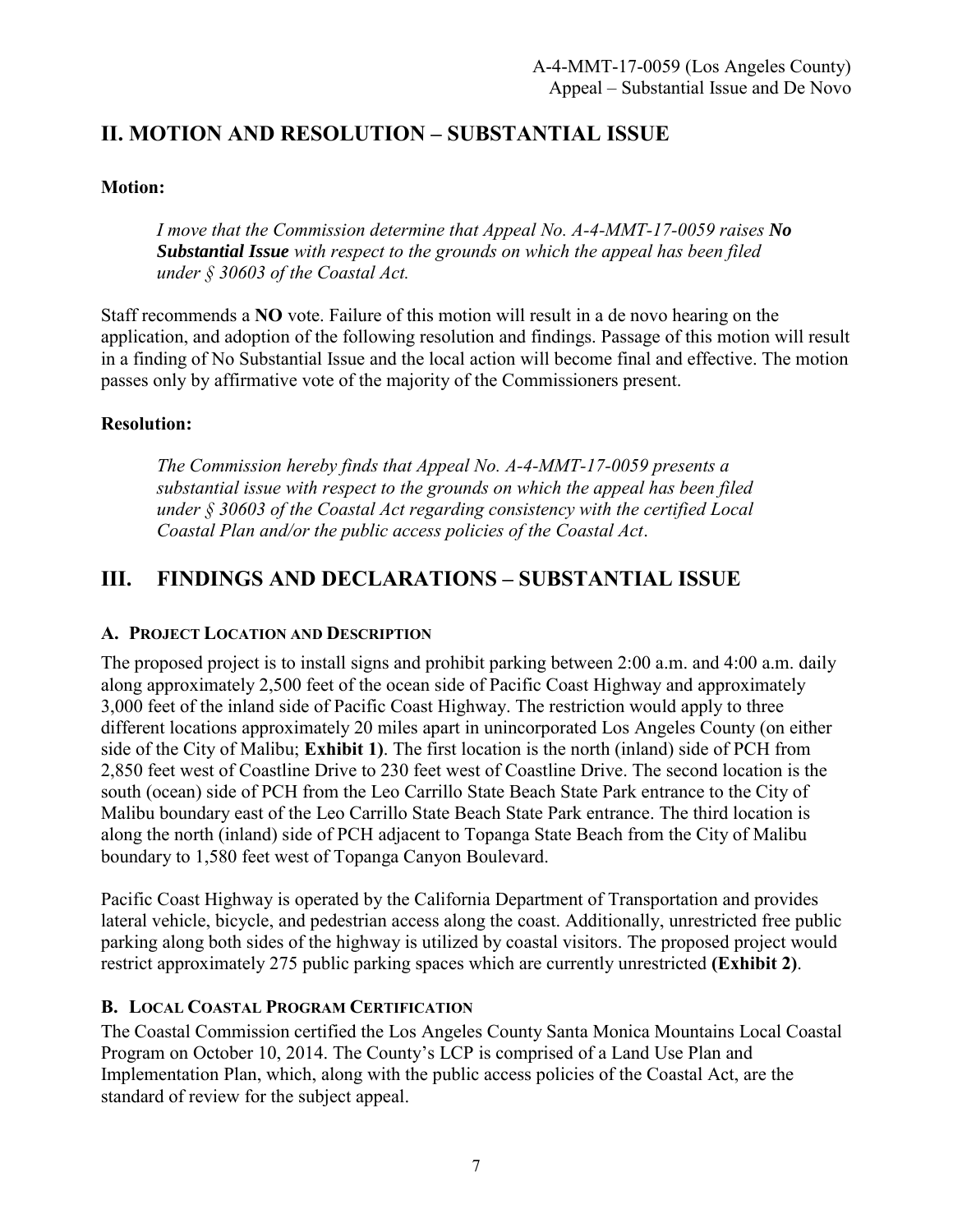#### **C. APPELLANTS' CONTENTIONS**

The appeal of the local government decision is based on: a) the proposal to restrict public access to a significant coastal resource; b) the inconsistency of the decision with the relevant policies of the LCP and the Coastal Act; c) the failure to analyze project alternatives; and d) the precedential value of the proposed restriction of access. The appellants contend that the local government's decision would restrict access to an important coastal resource. The appellants further contend that the certified LCP specifically prohibits such restrictions to public access. Additionally, the appellants note that the local government's findings and resolution did not adequately analyze alternatives to the restricted hours, alternative maximum time limits, or the no project alternative. The appellants argue that the local government's approved permit would set a precedent for future restrictions on parking in Los Angeles County and elsewhere in California on Caltrans' right-of-way, which would have a cumulative effect of reducing public access to the coast.

#### **D. FACTORS TO BE CONSIDERED IN SUBSTANTIAL ISSUE ANALYSIS**

Section 30625(b)(2) of the Coastal Act states that the Commission shall hear an appeal of a local government action carried out pursuant to a certified LCP unless it finds that no substantial issue exists with respect to the grounds on which the appeal was filed. The term "substantial issue" is not defined in the Coastal Act or its implementing regulations. Section 13115(b) of the Commission's regulation simply indicates that the Commission will hear an appeal unless it "finds that the appeal raises no significant question." In previous decisions on appeals, the Commission had been guided by the following factors:

- 1. The degree of factual and legal support for the local government's decision that the development is consistent or inconsistent with the relevant provisions of the Coastal Act;
- 2. The extent and scope of the development as approved or denied by the local government;
- 3. The significance of the coastal resources affected by the decision;
- 4. The precedential value of the local government's decision for future interpretations if its LCP; and,
- 5. Whether the appeal raises local issues, or those of regional or statewide significance.

Even when the Commission chooses not to hear an appeal, appellants nevertheless may obtain judicial review of the local government's coastal permit decision by filing petition for a writ of mandate pursuant to Code of Civil Procedure, Section 1094.5.

Staff is recommending that the Commission find that a substantial issue exists with respect to whether the local government action conforms to the public access and recreation policies of the certified LCP and the Coastal Act for the reasons set forth below.

#### **E. SUBSTANTIAL ISSUE ANALYSIS**

The appellants contend that the project, as approved by the County, does not conform to the following public access policies of the Los Angeles County Santa Monica Mountains Local Coastal Program and the Coastal Act.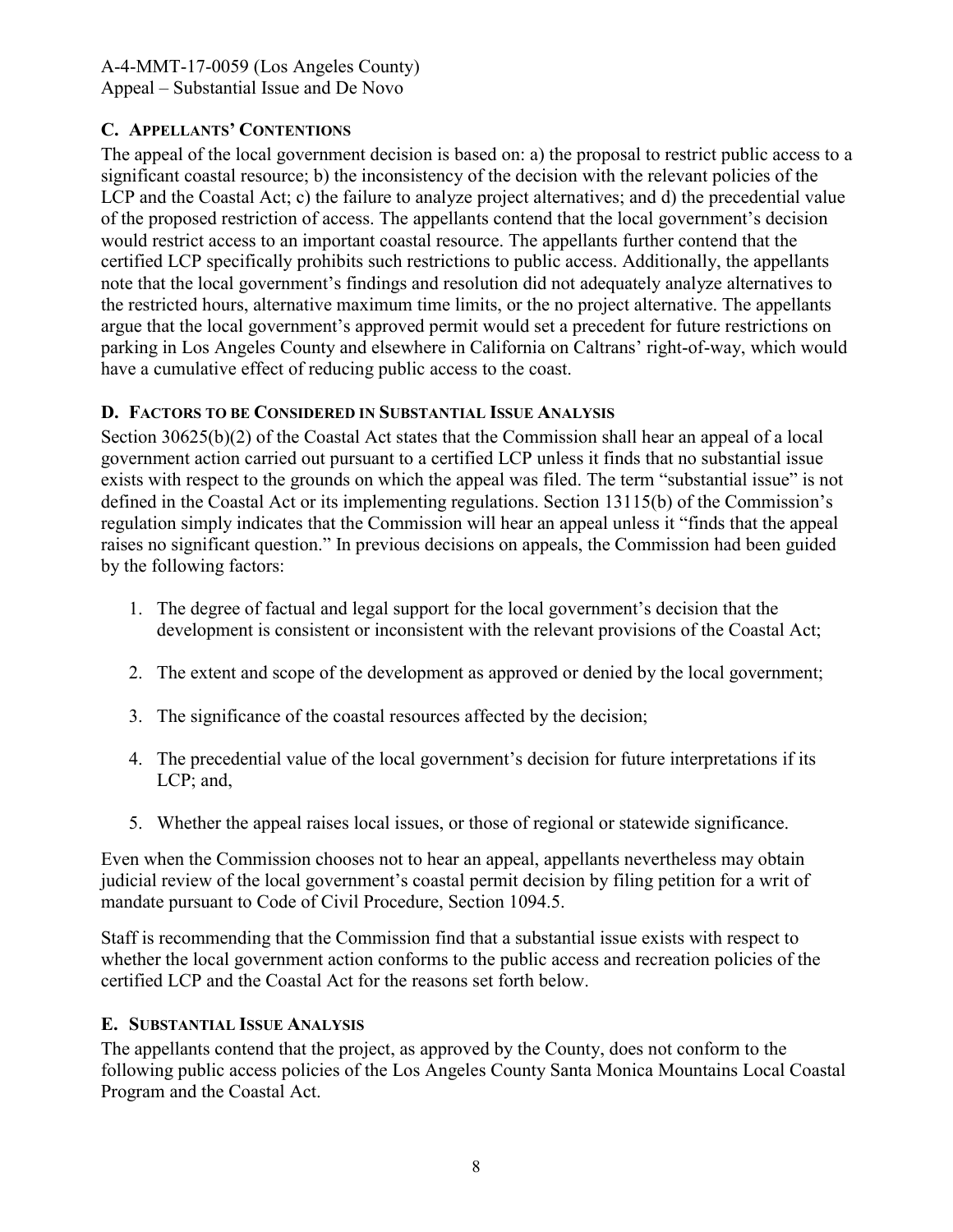#### Santa Monica Mountains Land Use Plan Policy CO-172

*Provide adequate parking to serve recreation uses. Existing parking areas serving recreational uses shall not be displaced unless a comparable replacement area is provided.*

#### Santa Monica Mountains Land Use Plan Policy CO-174

*The implementation of restrictions on public parking, which would impede or restrict public access to beaches, trails or parklands, (including, but not limited to, the posting of "no parking signs", red curbing, physical barriers, imposition of maximum parking time periods, and preferential parking programs) shall be prohibited except where such restrictions are needed to protect public safety and where no other feasible alternative exists to provide public safety. Where feasible, an equivalent number of public parking spaces shall be provided nearby as mitigation for impacts to coastal access and recreation.* 

Santa Monica Mountains Implementation Plan Section 22.44.1 400.1.6.a

*Adequate parking to serve recreation uses shall be provided. Existing parking areas serving recreational uses shall not be displaced unless a comparable replacement area is provided.* 

#### Santa Monica Mountains Implementation Plan Section 22.44.1 400.1.6.c

*The implementation of restrictions on public parking, which would impede or restrict public access to beaches, trails or parklands, (including, but not limited to, the posting of "no parking" signs, red curbing, physical barriers, imposition of maximum parking time periods, and preferential parking programs) shall be prohibited except where such restrictions are needed to protect public safety and where no other feasible alternative exists to provide public safety. Where feasible, an equivalent number of public parking spaces shall be provided nearby as mitigation for impacts to coastal access and recreation.* 

#### Coastal Act Section 30210

*In carrying out the requirement of Section 4 of Article X of the California Constitution, maximum access, which shall be conspicuously posted, and recreational opportunities shall be provided for all the people consistent with public safety needs and the need to protect public rights, rights of private property owners, and natural resource areas from overuse.* 

#### Coastal Act Section 30211

*Development shall not interfere with the public's right of access to the sea where acquired through use or legislative authorization, including, but not limited to, the use of dry sand and rocky coastal beaches to the first line of terrestrial vegetation.* 

Los Angeles County has approved a coastal development permit that would restrict public access to the shoreline and two public beaches during certain hours at nighttime **(Exhibit 3)**. The stated intent of the application and analysis initially prepared by the County's Public Works Department was to discourage recreational vehicles from parking on Pacific Coast Highway overnight, in response to complaints from nearby residents. The findings in the County-approved local coastal development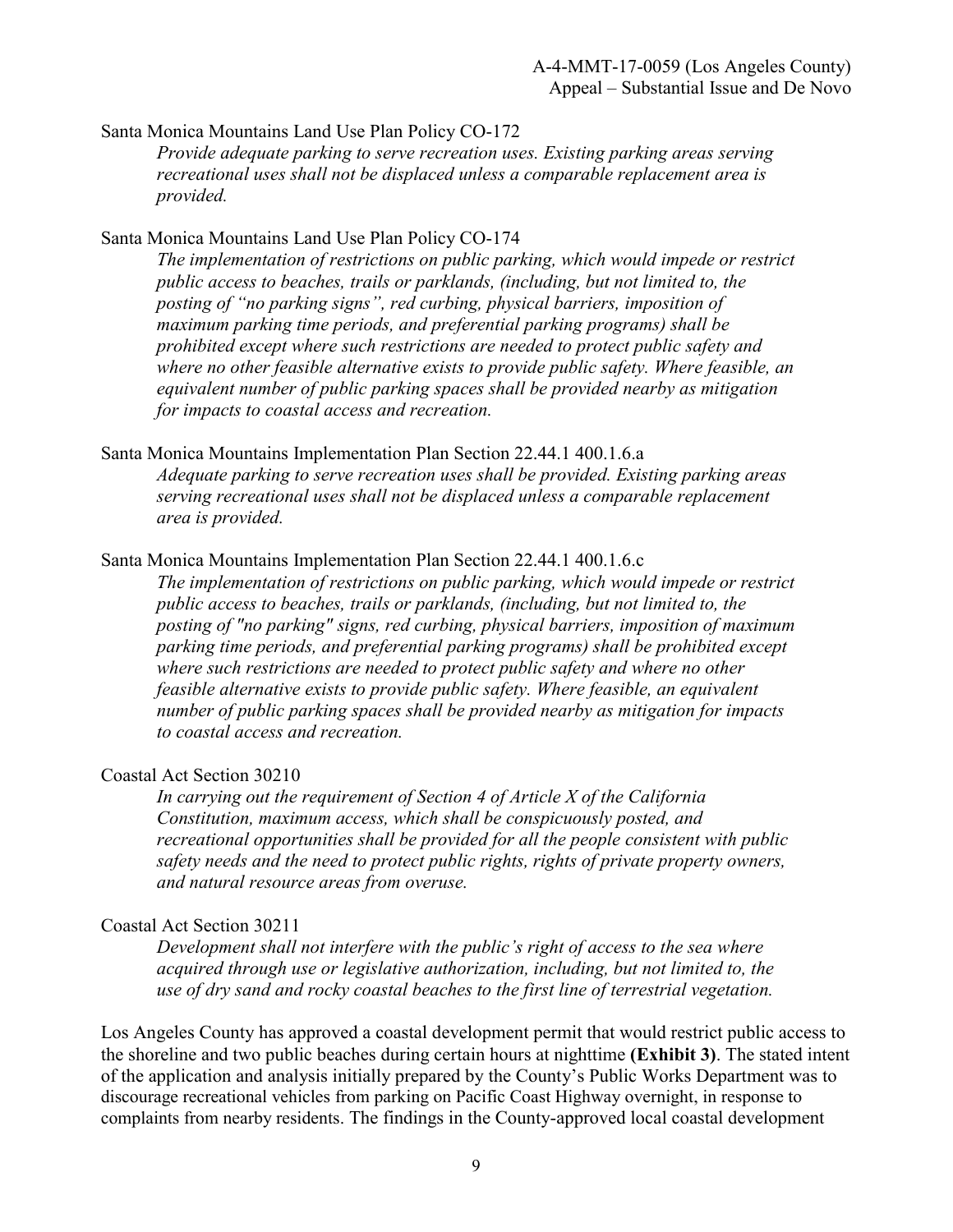permit state "the loss of overnight parking can be mitigated by the camping and vehicle dwelling opportunities within the vicinity of the project site."

However, while recreational vehicles and overnight camping may be accommodated elsewhere, that is not the standard for public access and recreation. The LCP and the Coastal Act require that public access and recreation be maximized, and the LCP prohibits the implementation of restrictions on public parking that would reduce public access, except where such restrictions are needed to protect public safety and where no other feasible alternative exists to provide public safety.

The County's findings do not acknowledge that the nighttime parking prohibition would restrict public access to the coast. Rather, they state: "the proposed project would not restrict public access to the beach outside the Parking Restriction, a timeframe that is more appropriate for safe public access on these segments of PCH," and "especially with the proposed restriction limited to just two hours in the middle of the night, there will be no negative impact to coastal access or recreation."

Based on a plain reading of the project description and the proposed signs: "No Parking 2AM - 4AM", the County-approved permit would restrict coastal access and would not provide any alternatives for coastal visitors who wish to recreate at night. Topanga State Beach and Leo Carrillo State Beach are popular visitor serving destinations and both beaches are accessible at nighttime. Because of work schedules and other constraints, not everyone can visit the beach during the day. The Coastal Act and the certified LCP protect the public's right to access the beach at all times, not only during daytime hours. If the County's nighttime parking restriction were implemented, beachgoers would have to walk a much longer distance from other on-street parking areas before reaching the beaches.

The County's findings cite public safety concerns in support of its action and reference state: "The proposed project is consistent with Santa Monica Mountains Land Use Plan Policy CO-157. The proposed Parking Restriction supports this policy because it addresses public safety concerns related to late-night activities on these segments of PCH, which is a County-designated major highway. For example, each of these segments does not have multiple signals to facilitate adequate pedestrian crossing for public safety during late night hours."

Land Use Plan Policy CO-157 does reference public safety. It states:

*In carrying out the requirements of Section 4 of Article X of the California Constitution, maximum access, which shall be conspicuously posted, and recreational opportunities shall be provided for all the people consistent with public safety needs and the need to protect public rights, rights of private property owners, and natural resource areas from overuse.* 

Additionally, Land Use Plan Policy CO-174 and Implementation Plan Section 22.44.1 400.1.6.c cite public safety as a potential reason to restrict access through the imposition of maximum parking time periods, but only where no other feasible alternative exists to protect public safety. Additionally, those policies require that, where feasible, an equivalent number of public parking spaces shall be provided nearby as mitigation for impacts to coastal access and recreation.

The County's finding that the proposed restriction is necessary for public safety is not supported by any evidence. The County did not provide any collision or injury data related to vehicles crashing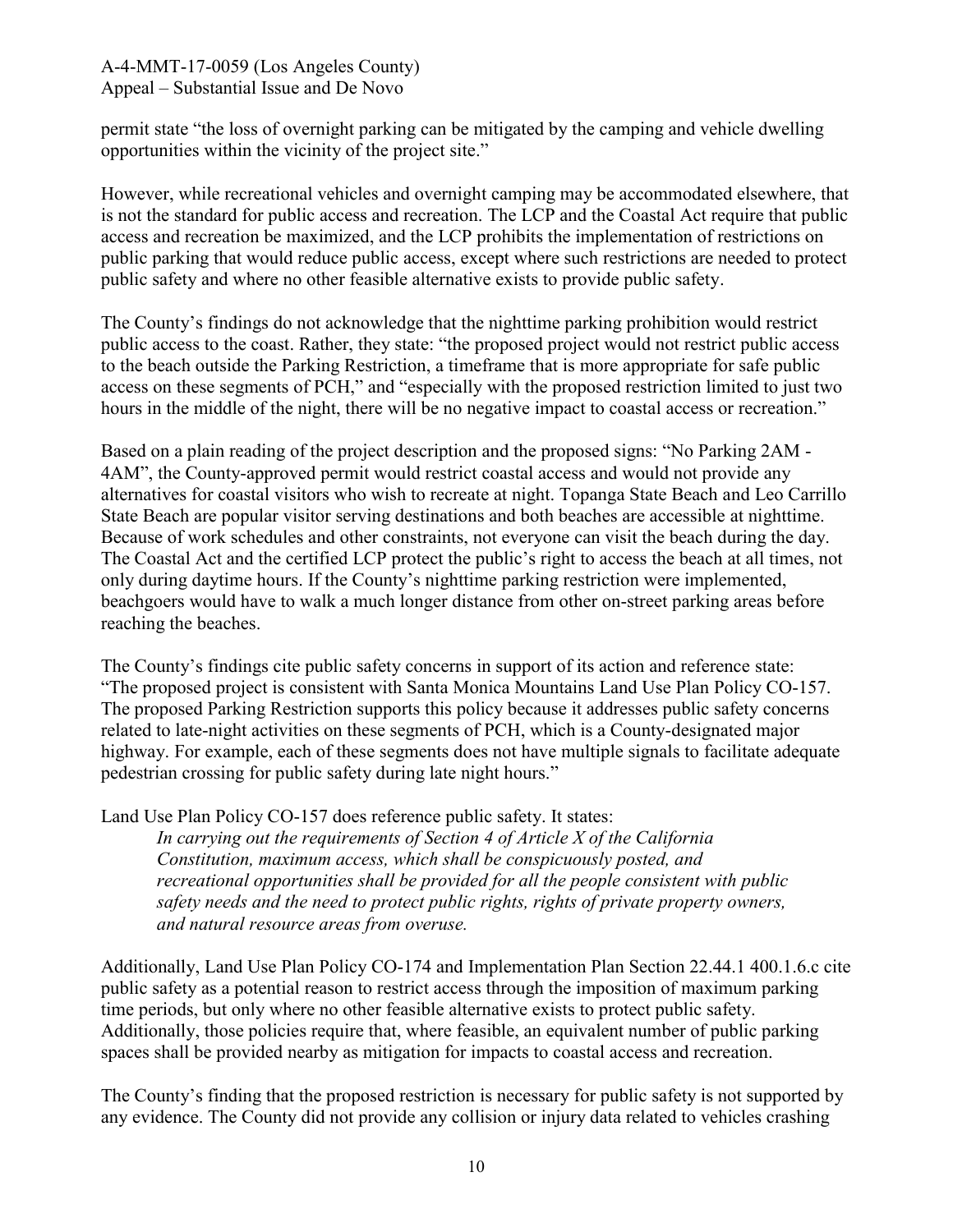into objects or pedestrians along the highway during the proposed restricted hours, or any other data that indicates there is a specific traffic hazard present in the project locations. Additionally, the County's statement that there are not *multiple* signals to facilitate adequate pedestrian crossing is misleading. In fact, there is a signalized intersection at Coastline Drive, just 230 feet west of the first proposed restricted segment of highway. The second proposed restricted segment of highway, adjacent to Leo Carrillo State Beach, is on the south (ocean) side of the highway, so no pedestrian crossing is necessary to access that public parking area. The third proposed restricted segment of highway is the furthest away from a signalized pedestrian crossing, approximately  $\frac{1}{4}$  mile distance from Topanga Canyon Boulevard; however, this is a feasible distance to walk. So, there is a signalized pedestrian crossing close to each of the inland parking restriction areas which would provide safe crossing of the highway at all hours of the day. There is no evidence in the administrative record that there is an inadequate number of signalized crossings or why it would be necessary to provide multiple signals to ensure safe access across the highway. Finally, the County did not make findings or refer to evidence that there is any safety hazard on the seaward side of Pacific Coast Highway near Leo Carrillo State Beach. In any event, to the extent there may be any safety issues with regard to parking in these areas, the County's action does little to address them, as parking would still be allowed 22 hours of the day.

If the County is concerned about public safety, the LCP requires it to analyze alternatives to address those concerns without restricting access. Coastal Commission staff advised the County of this requirement in a comment letter dated August 31, 2017 and provided multiple suggestions for alternative projects that would improve public safety at all hours without restricting access to the coast. The County findings did not reference any alternatives. The County's action to restrict parking without demonstrating a public safety need, and without identifying alternatives, is not consistent with Land Use Plan Policy CO-174 and Implementation Plan Section 22.44.1 400.1.6.c.

Additionally, the County's action is not consistent with Land Use Plan Policy CO-172 and Implementation Plan Section 22.44.1 400.1.6.a because it would displace existing parking areas serving recreational uses without providing a comparable replacement. The County found: "no mitigation [required] in this case for two reasons. First, this is not a wholly new parking restriction. Parking between 2:00 a.m. and 4:00 a.m. has been limited in these areas since 1954. The proposed project only modifies this existing parking restriction to make it more enforceable. Second, mitigation is only required for impacts to coastal access and recreation. Especially with the proposed restriction limited to just two hours in the middle of the night, there will be no negative impact to coastal access or recreation." Based on a review of aerial imagery, the first statement is not true. Vehicles can be observed parked along the first proposed restricted segment of the public highway in 2007, along the second segment in 1989, and along the third segment in 2004. Google streetview shows vehicles parked along two segments of the public highway in 2011 and two segments in 2016, with no visible restriction signs **(Exhibit 2)**. While there may have been an existing parking restriction ordinance, there is no evidence that it has been applied in the areas that are the subject of this permit. Applying the parking restriction in these areas would impact public access, this would be a new impact, and the LCP requires mitigation in the form of new parking spaces.

The County's action is inconsistent with Coastal Act Sections 30210 and 30211 for similar reasons. The nighttime parking prohibition will not maximize access for all the people. As referenced by the appellants, the nighttime restriction would reduce the public's ability to access the beach, enjoy a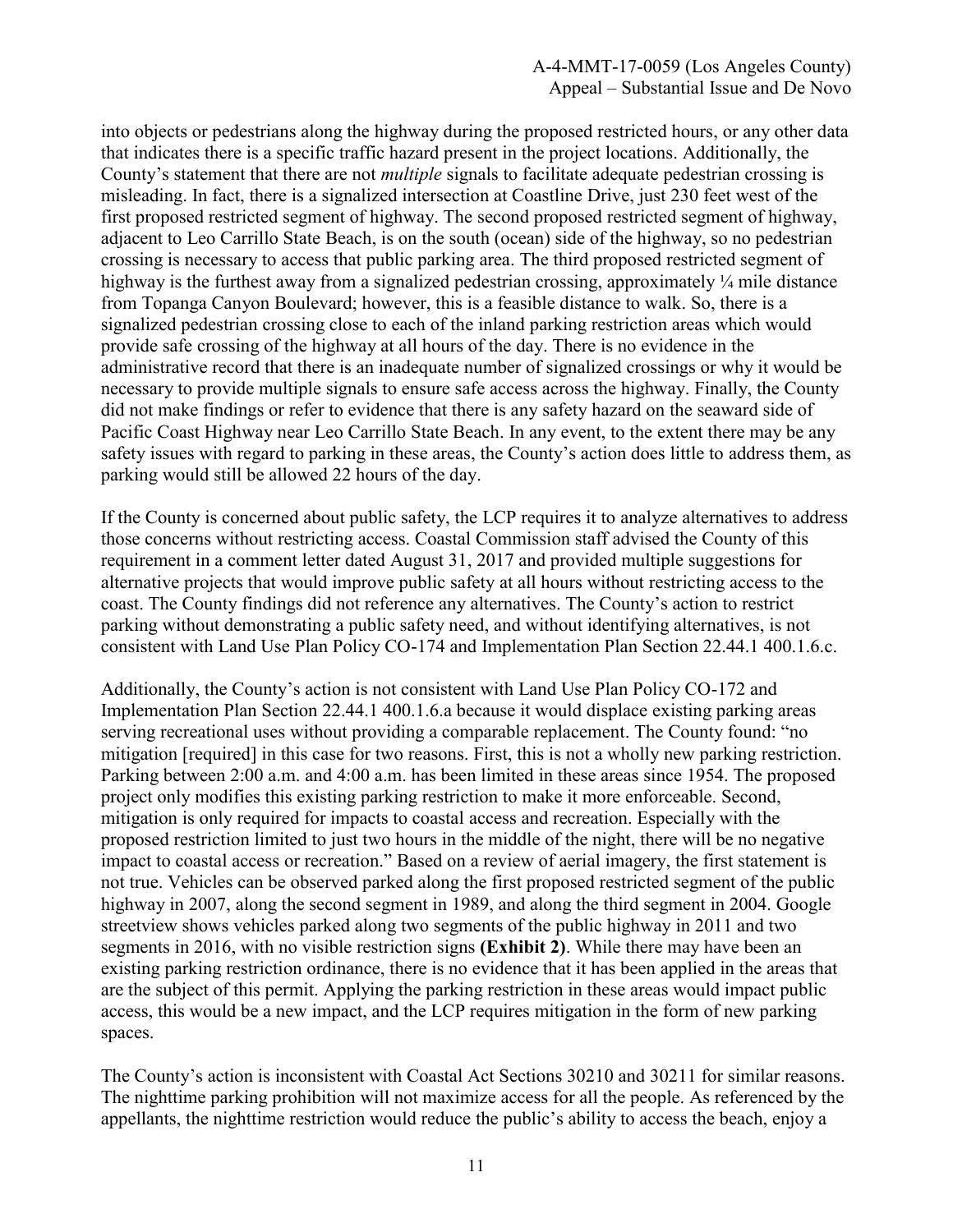moonlight walk along the sand, observe a grunion run, or go swimming or surfing. Coastal Act Section 30210 also requires that maximum access "shall be conspicuously posted;" however, in this instance the County proposes to conspicuously post signs that would restrict access. The posting of these signs and the enforcement of the restriction would constitute development and would interfere with the public's right of access to the sea, which would not be consistent with Coastal Act Section 30211.

There are no policies in the certified LCP that allow the restriction of public parking along a public right-of-way, where public parking has historically been unrestricted, and where there is no demonstrated public safety need. In fact, the LCP specifically states that maximum public access shall be provided, consistent with Coastal Act policies, and specifically forbids the posting of "no parking" signs or imposition of maximum parking time periods, unless there is a public safety need to do so and mitigation is provided. Thus, the local government's decision that the development is consistent with its LCP and the relevant provisions of the Coastal Act lacks factual and legal support.

Coastal access and parking restrictions along a State highway are statewide issues. Visitors travel long distances to access the subject section of California coast, which is famous for its beaches and surf breaks. Public transportation is limited (one route) during the day, and non-existent at night. Often, personal vehicles are the only option for people to access this relatively remote section of the coast. The Chapter 3 public access polices of the Coastal Act state that maximum access shall be provided for *all* the people, that development shall not interfere with the public's ability to access the coast, and that lower cost facilities, including parking, shall be protected. It is fundamentally important to protect public parking supplies that support coastal access, especially in areas with limited public parking, such as the subject area.

Allowing the County to proceed with the development would set a precedent for restricting access in other areas of Los Angeles County as well as other popular coastal areas in the state. Pacific Coast Highway has historically been managed by the California Department of Transportation, not by local governments, and unrestricted free public parking along the public highway is the predominant management approach throughout the state. The restriction of public parking in these sections of the coast could inspire other local governments to restrict access in a similar manner, which could cause a statewide reduction in public access to the coast. Accordingly, the appellants' contentions raise concerns about the future interpretation of LCP and Coastal Act compliance. Therefore, the appeal is both precedential and raises issues of statewide significance.

For these reasons, the Commission finds that the appellants' contentions raise a substantial issue with regard to the approved project's consistency with the policies and provisions of the Los Angeles County Santa Monica Mountains Local Coastal Program and the public access policies of the Coastal Act.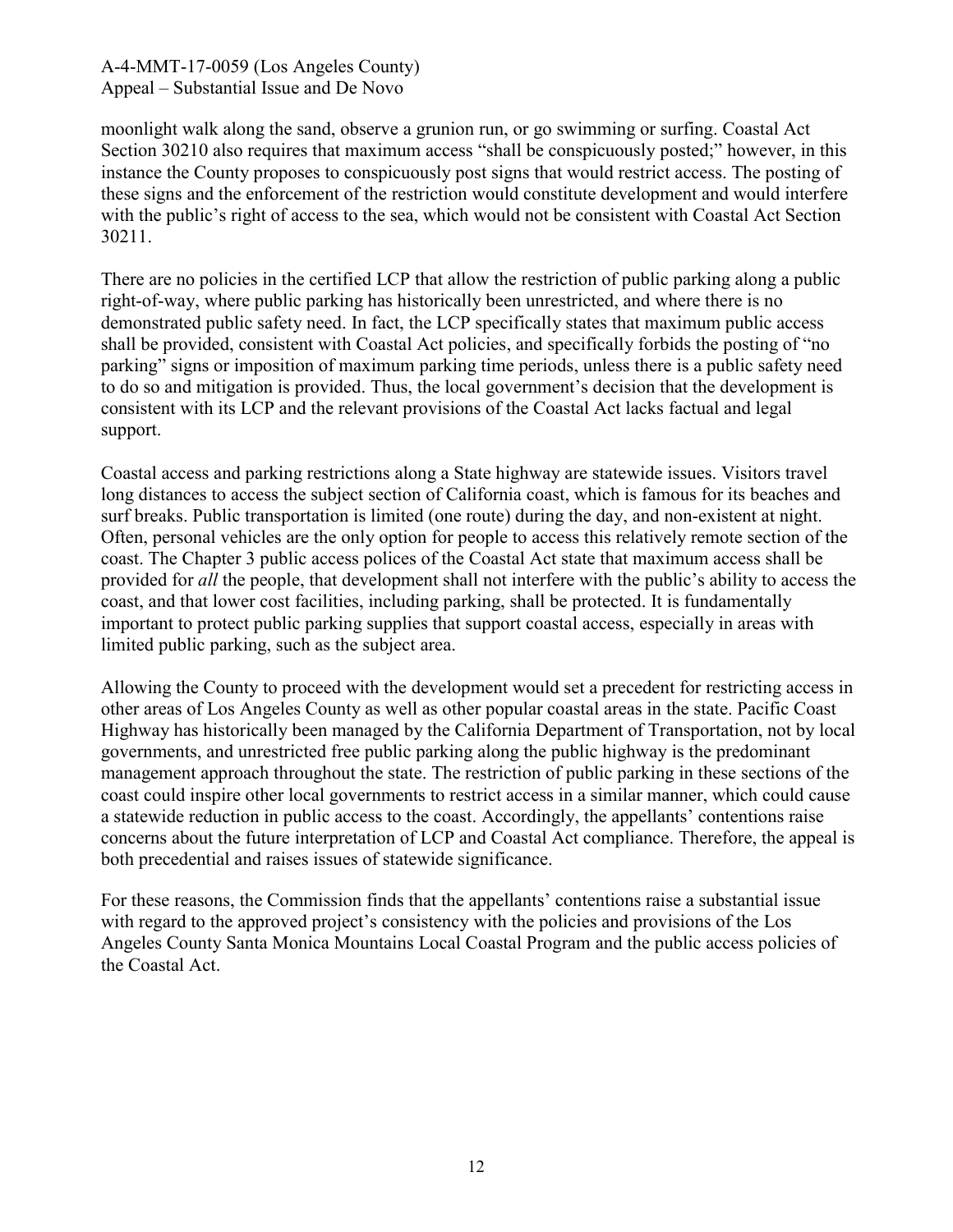## **IV. MOTION AND RESOLUTION – DE NOVO**

#### **Motion:**

*I move that the Commission approve Coastal Development Permit No. A-4-MMT-17- 0059 for the development proposed by the applicant.* 

Staff recommends a **NO** vote. Failure of this motion will result in denial of the permit and adoption of the following resolution and findings. The motion passes only by affirmative vote of a majority of the Commissioners present.

#### **Resolution**:

*The Commission hereby denies a coastal development permit for the proposed development on the ground that the development will not conform with the policies of the Los Angeles County Santa Monica Mountains LCP or the public access and recreation policies of Chapter 3 of the Coastal Act. Approval of the permit would not comply with the California Environmental Quality Act because there are feasible mitigation measures or alternatives that would substantially lessen the significant adverse impacts of the development on the environment.*

## **V. FINDINGS AND DECLARATIONS – DE NOVO**

#### **A. PROJECT LOCATION AND DESCRIPTION**

The findings included in Section III, Subsection A of this staff report are hereby incorporated by reference.

#### **B. PUBLIC ACCESS AND RECREATION**

As a de novo matter, the standard of review for the proposed development is the Los Angeles County Santa Monica Mountains certified LCP. Since the proposed project is located between the first public road and the sea and within 300 feet of the inland extent of the beach, Coastal Act Section 30604(c) applies and any development approved by the Commission must also conform with the public access and recreation policies of Chapter 3 of the Coastal Act.

Policies of the certified Local Coastal Program and the public access policies of the Coastal Act are hereby incorporated from Section III, Subsection E above. The following recreation policies of the Coastal Act also apply:

Coastal Act Section 30220

*Coastal areas suited for water-oriented recreational activities that cannot readily be provided at inland water areas shall be protected for such uses.*

Coastal Act Section 30223

*Upland areas necessary to support coastal recreational uses shall be reserved for such uses, where feasible.*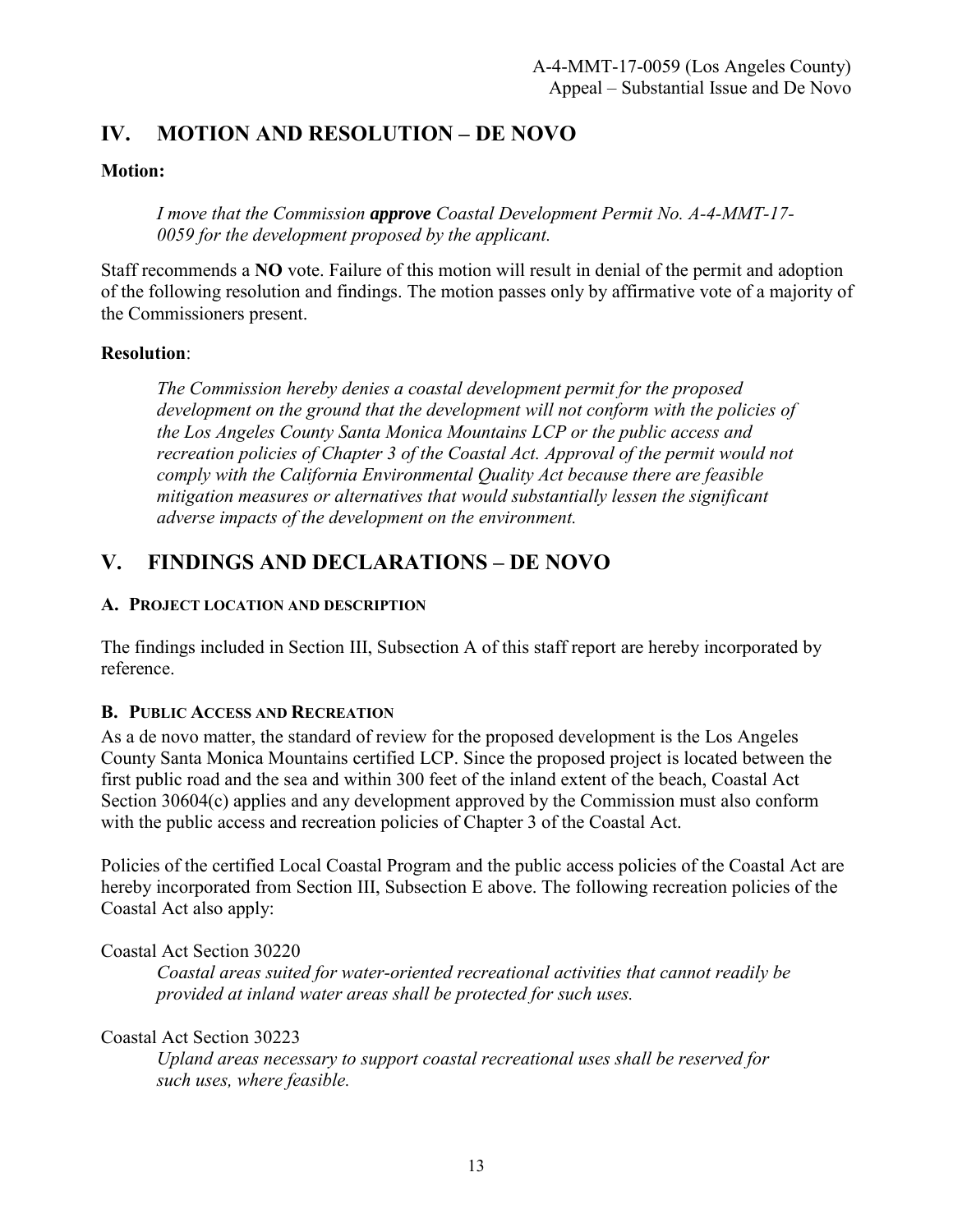Protecting public access to the coast is one of the highest charges of the Coastal Act. The proposed project would affect public access along three segments of a public highway in a highly visited coastal area. Recreational activities in this area include swimming, surfing, kayaking, fishing, bicycling, hiking, whale watching, star gazing, meditation, picnicking, bird watching, and exercise. The approximately 275 parking spaces which would be restricted by Los Angeles County's proposed enforcement and signage are significant because they provide direct physical access to coastal dependent recreational opportunities at nighttime when other parking and transportation options are not available.

The County's proposal would restrict public access to two public beaches and a portion of the shoreline at nighttime. This is in direct contradiction to Land Use Plan Policy CO-174 and Implementation Plan Section 22.44.1 400.1.6.c, which state that such restrictions, specifically including imposition of maximum parking time periods, shall be prohibited except where such restrictions are needed to protect public safety and where no other feasible alternative exists to provide public safety. The County has not provided any evidence that the proposed restriction is needed to protect public safety. The County did not provide any collision or injury data related to vehicles crashing into objects or pedestrians along the highway during the proposed restricted hours, or any other data that indicates there is a specific traffic hazard present in the project locations.

The County also did not justify the need for a parking prohibition between the specific hours of 2:00 a.m. and 4 a.m. If there is a legitimate public safety risk along any of the subject segments of the public highway, then the risk would presumably be greatest when traffic is greatest. Even if risks were greater at night, which the County has not provided any evidence to support, then a safety solution would be needed for longer than the two hours of the proposed parking prohibition. If changes to public access are required to provide public safety, the LCP requires the local government to analyze alternatives that would not restrict access. The County did not analyze any alternatives to the proposed project.

Coastal Commission staff encouraged the County to consider project alternatives in a comment letter dated August 31, 2017. One suggested alternative was to work with Caltrans to enhance pedestrian crossing signals or provide new signalized crossings, if necessary. This alternative would improve public safety at all hours of the day and night and would increase the public's ability to access the beach and the shoreline. In the County's local coastal development permit findings, it was noted that there are not *multiple* signals to facilitate adequate pedestrian crossing. However, there is a signalized intersection at Coastline Drive, just 230 feet west of the first proposed restricted segment of highway. The second proposed restricted segment of highway, adjacent to Leo Carrillo State Beach, is on the south (ocean) side of the highway. No new pedestrian crossing is necessary to access that public parking area, but a crossing to access the inland side of Pacific Coast Highway could be installed to improve safety and public access. The third proposed restricted segment of highway is the furthest away from a signalized pedestrian crossing, approximately  $\frac{1}{4}$  mile distance from Topanga Canyon Boulevard. This is a feasible distance to walk, but the County and Caltrans could develop a program to improve the shoulders in that area to provide a greater buffer from the traffic flow and improve pedestrian safety. Additionally, the County and Caltrans could consider installing additional pedestrian crossing points near any of the three parking areas, or along other stretches of the highway which are currently a long distance from signalized intersections.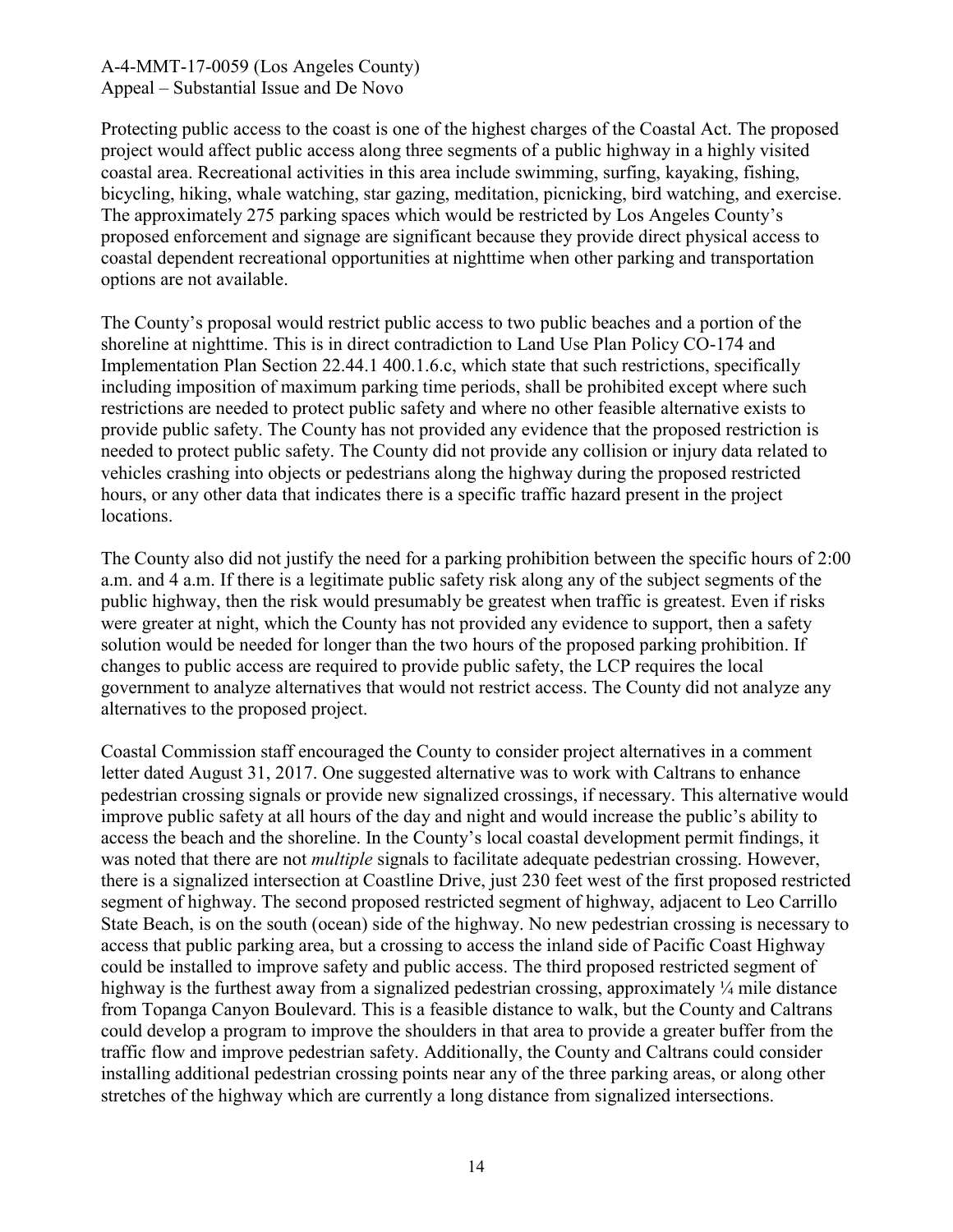The County's proposal is also inconsistent with Land Use Plan Policy CO-172 and Implementation Plan Section 22.44.1 400.1.6.a because it would impose a restriction on parking without providing new parking in the immediate vicinity, as explicitly called for by the policy and implementation plan section. The County found that no mitigation was required, stating that "this is not a wholly new parking restriction. Parking between 2:00 a.m. and 4:00 a.m. has been limited in these areas since 1954. The proposed project only modifies this existing parking restriction to make it more enforceable."

This interpretation appears to be based on Los Angeles County Code Section 15.64.060, which provides: "Except in that portion of the unincorporated territory of West Hollywood within the Third Supervisorial District, the operator of any vehicle shall not park such vehicle on any highway, street, alley or public way or public place for a period of time longer than 30 minutes between the hours of 2:00 a.m. and 4:00 a.m. on the same day." However, this argument is not supported by any evidence that parking has ever been so restricted along the portions of Pacific Coast Highway in question. Further, the County regulates parking with different time restrictions in different areas, and does not regulate it at all along the majority of Pacific Coast Highway or most local roads. The subject code section was not certified as part of the County's LCP in 2014 and is therefore not relevant in the context of a coastal development permit application.

Additionally, based on a review of aerial imagery, the County has not regulated parking along the three segments of highway for at least ten years, so any new regulation would represent a change in intensity of use and would affect public access. Vehicles can be observed parked along the first proposed restricted segment of the public highway in 2007, along the second segment in 1989, and along the third segment in 2004. Google streetview shows vehicles parked along two segments of the public highway in 2011 and two segments in 2016, with no visible restriction signs. Applying the parking restriction in these areas would impact public access, this would be a new impact, and the LCP requires mitigation in the form of new parking spaces.

The proposed parking restriction is inconsistent with Coastal Act Sections 30210 and 30211 for similar reasons. The parking prohibition during the night will not maximize access for all the people. As referenced by the appellants, not all members of the public visit the coast at the same hours. The proposed parking prohibition would reduce access to the beach, enjoyment of a moonlight walk along the sand, observation of a grunion run, or a nighttime swim or surf session. Coastal Act Section 30210 also requires that maximum access "shall be conspicuously posted;" however, in this instance the County proposes to conspicuously post signs that would restrict access. The posting of these signs and the enforcement of the restriction would constitute development and would interfere with the public's right of access to the sea, which would not be consistent with Coastal Act Section 30211.

There are no policies in the County's certified LCP that allow the restriction of public parking along a public right-of-way, where public parking has historically been unrestricted, and where there is no demonstrated public safety need. In fact, the LCP specifically states that maximum public access shall be provided, consistent with Coastal Act policies. Thus, as proposed, the development is not consistent with the LCP or the relevant provisions of the Coastal Act.

The County and State governments, as well as multiple private parking lot operators have addressed the daytime demand for coastal access to Topanga State Beach, Leo Carrillo State Beach, and other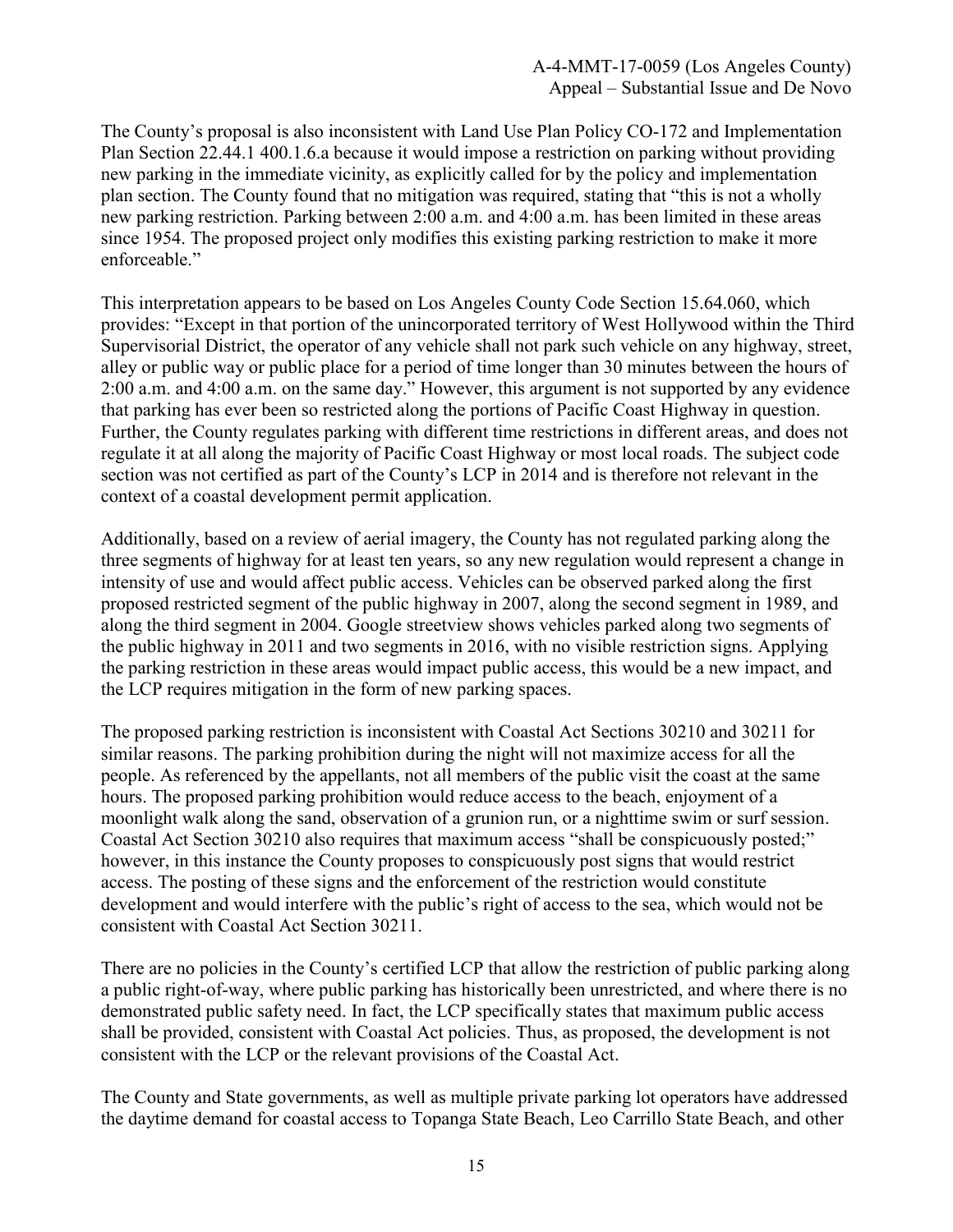nearby amenities by providing other areas to park during the daytime, as well as bus access which stops directly in front of both beaches (Los Angeles Metro Bus Route 534). Coastal visitors who are unable to park at one of the free unrestricted parking spaces subject to this appeal have other options during the daytime. However, the public beach parking lots adjacent to Topanga State Beach and Leo Carrillo State Beach (managed by California State Parks) are gated and closed to the public at night. Additionally, Metro Bus Route 534 does not run late at night. For some coastal visitors to enjoy access to the subject coastal amenities at nighttime, driving and parking along Pacific Coast Highway in the area where the restricted parking hours are proposed may be the only option.

The County's proposal to restrict this coastal access option at nighttime would not provide any alternatives for coastal visitors who wish to recreate at night. Topanga State Beach and Leo Carrillo State Beach are popular visitor serving destinations. Because of work schedules and other constraints, not everyone can visit the beach during the day. The Coastal Act and the certified LCP protect the public's right to access the beach at all times, not only during daytime hours. If the County's proposed nighttime parking restrictions were implemented, beachgoers would have to walk a much longer distance from these on-street parking areas before reaching the beach.

Another procedural matter the Coastal Commission must consider is whether a permit applicant has the legal right to carry out the proposed development. Generally, the Commission requires written proof of ownership of the property where development is proposed, or written authorization from the property owner for the applicant to request and obtain a coastal development permit on their behalf. LIP Section 22.44.840 requires an application for a CDP to contain evidence that the applicant is the owner of the property involved, or has written permission of the owner (or in the case of a public agency is involved in an eminent domain action to acquire the property, or is negotiating to acquire all or part of the property). In this case, the administrative record for the permit contains no evidence that the County of Los Angeles holds fee title to the property (or is in the process of acquiring ownership) where development is proposed, or that the County obtained an encroachment permit or other written authorization to carry out the development from the California Department of Transportation (Caltrans), which either owns or has a property interest in, and also manages, the right-of-way.

The County's staff report and special conditions state that authorization from Caltrans must be obtained prior to installation of the no parking signs, but Caltrans is not listed as an applicant on the subject application; the Los Angeles County Public Works Department is the listed applicant. There is no communication from Caltrans in the administrative record which the County provided to the Coastal Commission in support of its action. Additionally, there is no indication in the record that Caltrans has consented to a change in the parking rules and a restriction of public access.

Caltrans owns and/or has a legal property interest in, and also maintains, the public right-of-way adjacent to state highways along the coast in California, which provide coastal access for millions of people. As such, Caltrans is responsible for working with local governments and the Coastal Commission before eliminating or restricting public parking spaces that provide the public access to the coast. For the section of Pacific Coast Highway that spans Malibu, Caltrans and the City of Malibu have been coordinating on a comprehensive parking study, considering both public access needs and public safety needs. The comprehensive study began in 2014 and may support a set of recommendations that would eliminate or restrict public parking in some areas; however, in order to be consistent with LCP and Coastal Act policies, the final plan may also establish new public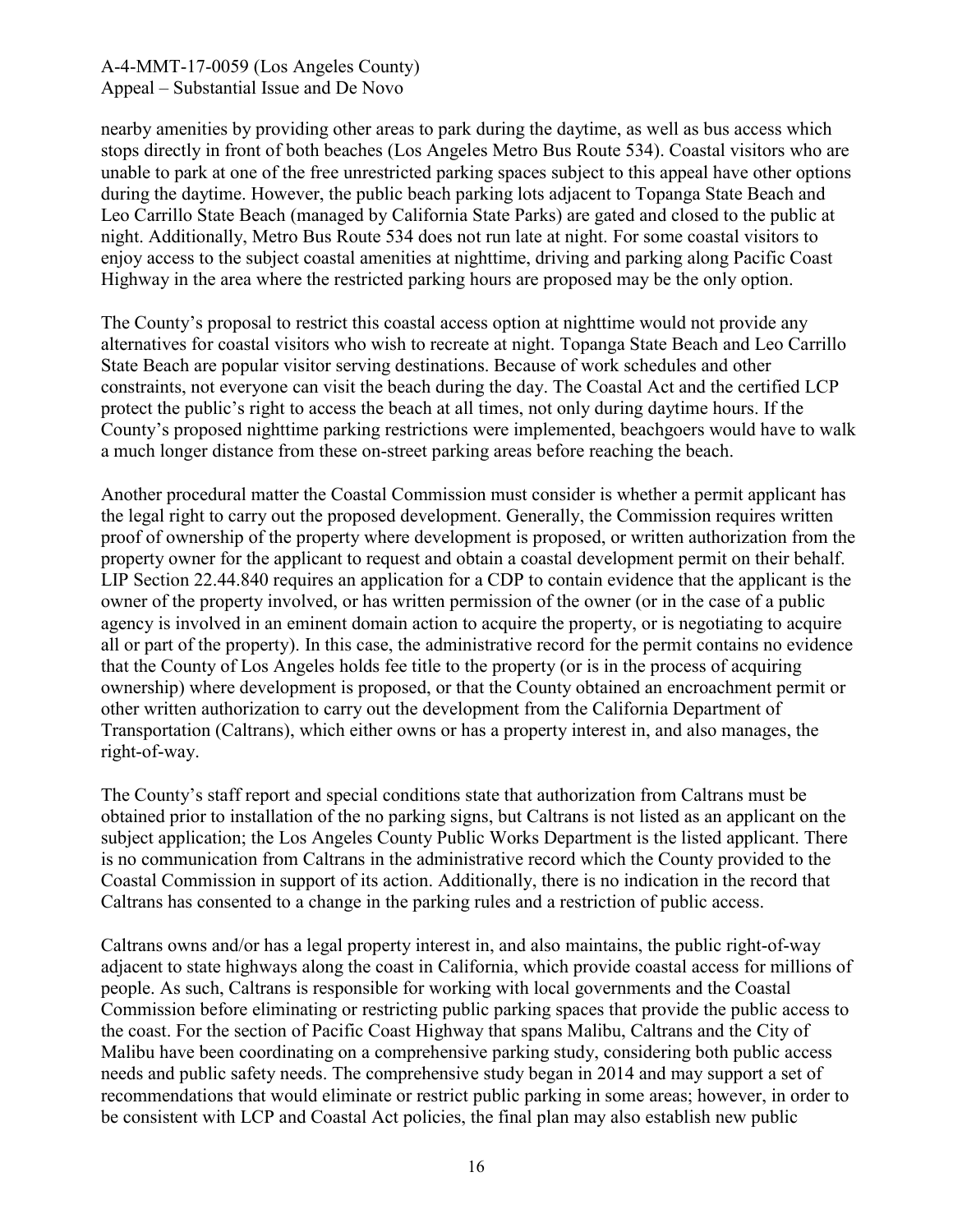parking areas, eliminate unnecessary red curbs and curbcuts, eliminate confusing signage, and create greater consistency in parking regulations. Additionally, bicycle lanes and bus stops may be more clearly defined, consistent with public safety needs and public access enhancements.

That plan may or may not apply to the three subject segments of Pacific Coast Highway within unincorporated Los Angeles County on either side of Malibu, and will require Coastal Commission approval through an LCP amendment. However, such changes could serve the same objectives the County has identified through the subject application – preventing large recreational vehicles and commercial vehicles from parking on the highway for extended periods, opening up parking opportunities for coastal visitors, and improving safety for all users. The County could also change its enforcement strategy to promote turnover of large vehicles, and could enhance access by providing new parking areas or extended hours in popular areas that are currently restricted.

A comprehensive plan that has been vetted by the Coastal Commission and Caltrans, which includes mitigation for any restriction of parking, and which would be implemented through an LCP amendment, could be found to be consistent with the Coastal Act and the rest of the LCP. However, analyzed by itself, the proposed restriction would adversely affect public access and does not have Caltrans' written authorization. The Commission finds that, as proposed, the project is not consistent with multiple policies of the Los Angeles County Santa Monica Mountains Local Coastal Program, including Land Use Plan Policy CO-172, Land Use Plan Policy CO-174, Implementation Plan Section 22.44.1 400.1.6.a, and Implementation Plan Section 22.44.1 400.1.6.a. Additionally, the Commission finds that, as proposed, the project is not consistent with Coastal Act Sections 30210, 30211, 30220, or 30233. Because the proposed project is not consistent with the certified LCP for the area and is not consistent with the public access and recreation policies of the Coastal Act, the Commission finds that the project must be denied.

#### **C. CALIFORNIA ENVIRONMENTAL QUALITY ACT**

Section 13096 of the Commission's Code of Regulations requires Commission approval of coastal development permits to be supported by a finding showing the permit, as conditioned, to be consistent with any applicable requirements of the California Environmental Quality Act (CEQA). Section 21080(b)(5) of CEQA, as implemented by section 15270 of the CEQA Guidelines, provides that CEQA does not apply to projects which a public agency rejects or disapproves. The Commission finds that denial, for the reasons stated in these findings, is necessary to avoid the significant effects on coastal access that would occur if the coastal development permit were approved. Accordingly, the Commission's denial of this project represents an action to which CEQA, and all requirements contained therein that might otherwise apply to regulatory actions by the Commission, do not apply.

Even if CEQA did apply, Section 21080.5(d)(2)(A) of CEQA prohibits a proposed development from being approved if there are feasible alternatives or feasible mitigation measures available which would substantially lessen any significant adverse effect which the activity may have on the environment. As discussed above, the proposed project is inconsistent with the certified LCP and the public access policies of the Coastal Act. The proposed parking regulation has not been crafted to avoid adverse effects to public access; however, denial of the proposed development would avoid any significant adverse effect that the activity may have on the environment. Therefore, the Commission finds that the proposed project cannot be found consistent with the requirements of the Coastal Act to conform to CEQA and denies a permit for the proposed project.